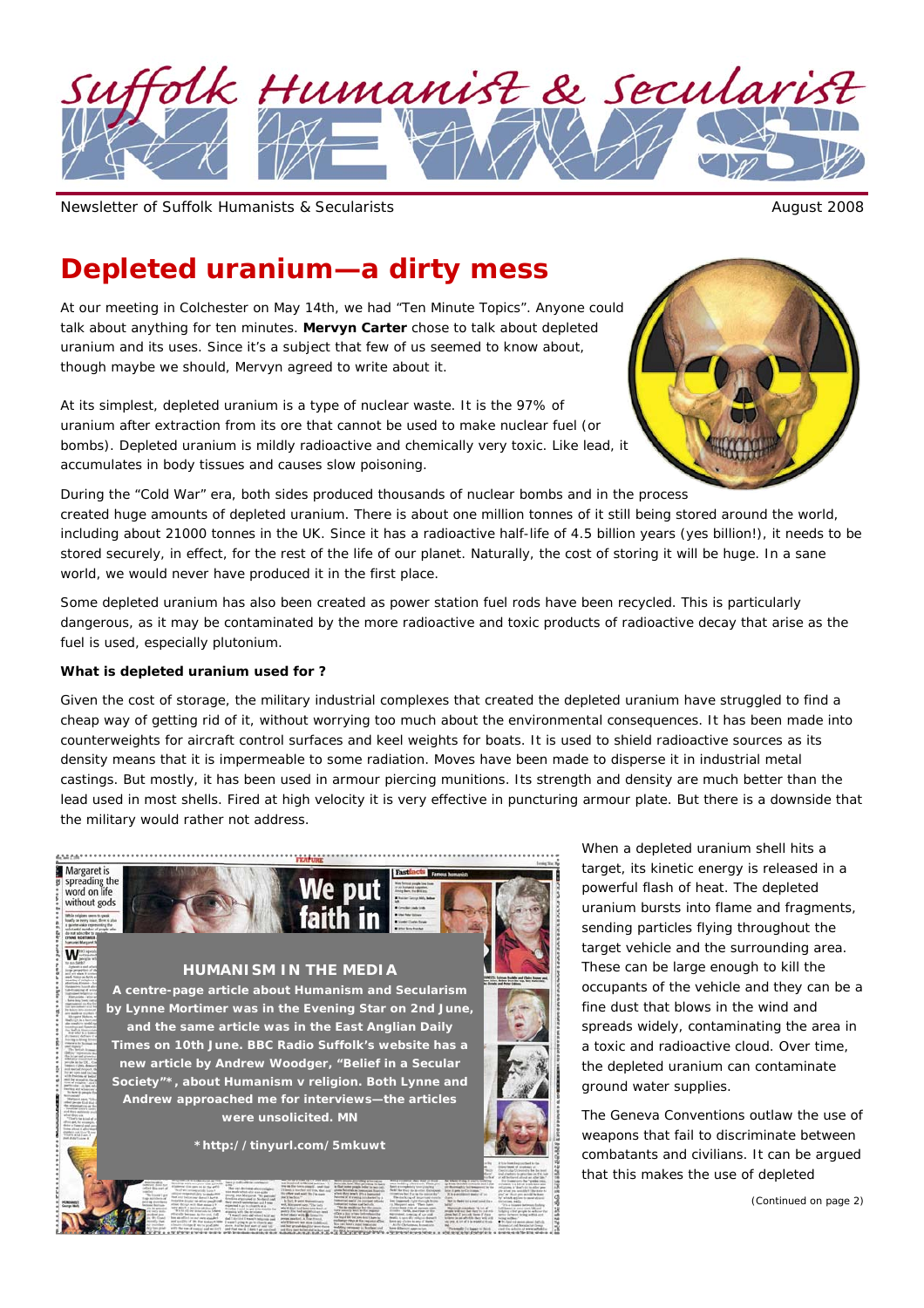# **Depleted uranium—a dirty mess**

uranium illegal under international law. The powers that be are more interested in economics than people. Those responsible for the storage of depleted uranium stocks are pleased to give it to arms manufacturers at negligible costs, just to be rid of it. Shells could be made using tungsten instead of depleted uranium, but that would be more expensive and would still leave the cost of storing the depleted uranium. So profit comes before ethics.

## **What are the effects of depleted uranium contamination?**

Contamination by depleted uranium causes many longterm health crises. It increases the risk of getting cancer, it causes terrible birth defects and it can cause spontaneous abortion. We have fired about 3000 tonnes of depleted uranium into Iraq. It has also been used in Kosovo and Afghanistan. Cancer rates have risen by about 60% and hundreds of children have been born with deformities, often missing body parts or with terrible defects. Many believe that depleted uranium is a cause of the so-called "Gulf War Syndrome" that has affected soldiers who fought in Iraq.

In some ways, depleted uranium is rather like landmines. It affects people long after a conflict has ended. Unlike landmines, it goes on killing and maiming people for centuries, or even millennia. Given how easily depleted uranium spreads around, it is almost impossible to clear up. The only way to stop the damage and indefinite harm to target areas is to ban its use in weapons.

# **"People of Faith" - a response**

*John Palmer wrote an article for our May newsletter on "People of Faith" invited to join Local Strategic Partnerships. He ended, "We don't need and cannot afford even more people to join what appears to be a swollen, quango-like organisation, especially if they're bringing agendas which could be unacceptable to the majority of the local community."* 

### *Pepper Harow, the BHA's Local Campaigns Officer (who'll be our guest speaker in October) has responded.*

John Palmer makes some good points about the problems caused at local level by the unrepresentative amount of power which is given to "faith communities" in decision making bodies. All too often our members tell us about local initiatives targeting religious people for involvement and treating organisations with a religious character differently to other community organizations.

At the British Humanist Association we have been running a project to try and combat this. The Local Development Project aims to identify how humanists and non-religious

#### *(Continued from page 1)* **What can we do ?**

- Join the Campaign Against Depleted Uranium
- Ask your MP to take up the issue
- Contact the UK media and keep the issue in the agenda
- Contact the army to call for them to cease the use of depleted uranium
- Push for an EU-wide ban on depleted uranium (there have already been three calls for a moratorium on DU use in the European Parliament)
- Push for a NATO ban
- Push for a UN world-wide ban
- Call for serious efforts to clear up the mess left by depleted uranium, especially in populated areas of war zones

## **Further information can be obtained from**:-

UK Campaign Against Depleted Uranium www.cadu.org.uk

International Campaign to Ban depleted uranium www.bandepleteduranium.org

Low Level Radiation Campaign on DU www.llrc.org/du/dupage.htm

Depleted Uranium on Wikipedia en.wikipedia.org/wiki/Depleted\_uranium

people might contribute effectively to the work of equality bodies and networks, including groups which discuss religion and belief issues, within local authority areas. We have done this by recruiting individuals around the country who are interested in taking on an active role in their locality for the BHA.

**Pepper Harow** 

Although we understand that some of our members find this idea difficult (particularly as a lot of this work means getting involved in work dubbed "interfaith") we believe that the benefits outweigh the difficulties. For example, since May 2007, we have recruited volunteers to sit on bodies such as a Community & Social Inclusion Group in Lancashire, a Local Citizens Panel in Essex, a Social Inclusion Working Group in York and the Diversity and Equality Tactical group in the City of London Police. There are also volunteers on several interfaith forums or working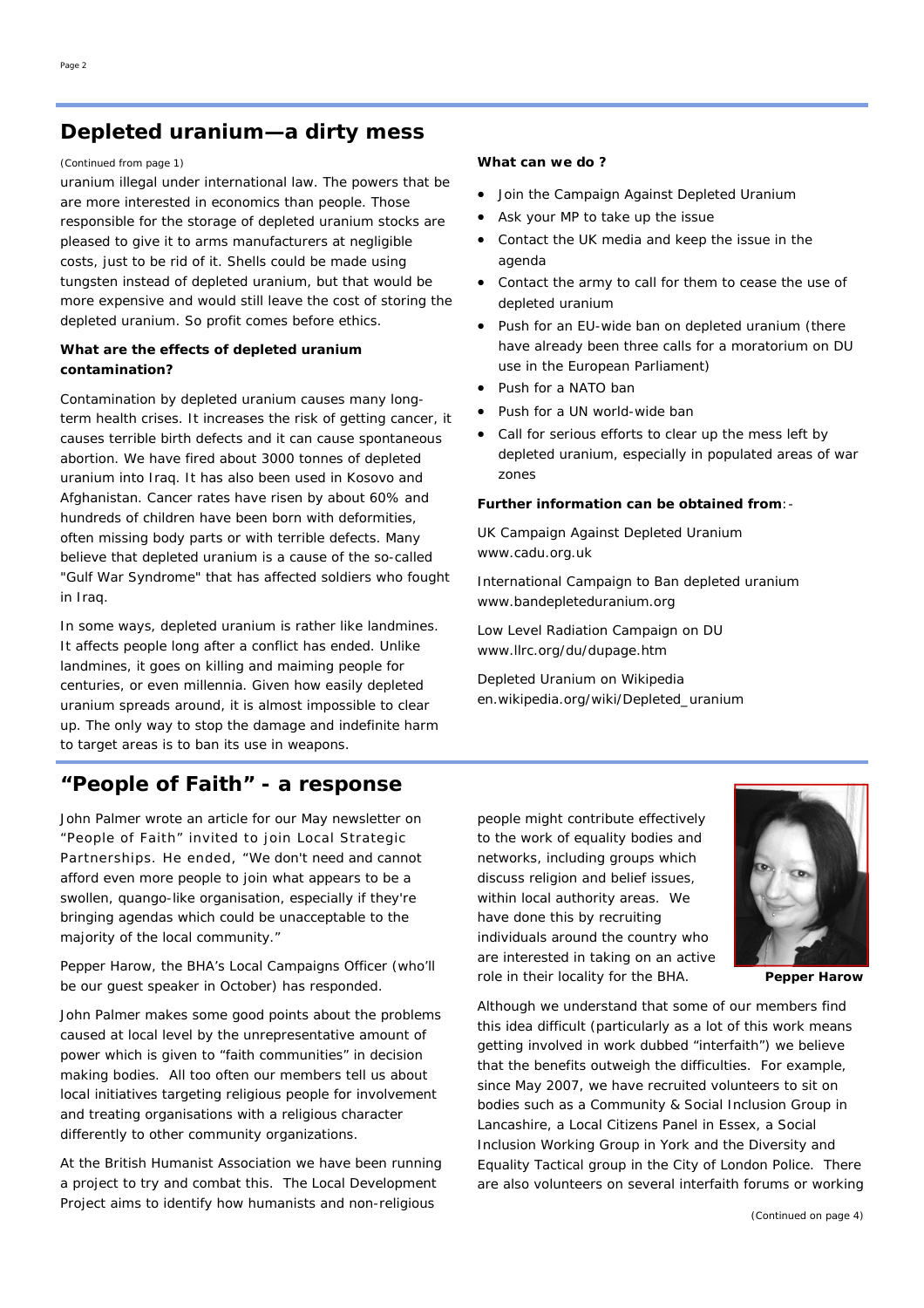# **British Humanist Association 2008 Annual General Meeting**

The British Humanist Association (BHA) AGM was held at Conway Hall, London, on July 12. In what was considered by the platform to be a very well-attended meeting, the usual AGM motions were passed and elections carried out. The meeting was chaired by Robert Ashby, chair of the Board of Trustees, supported by Hanne Stinson, the BHA chief executive, and John Woolhouse, BHA treasurer.

Hanne Stinson spoke on a wide range of subjects and campaigns. BHA membership was currently over 7,800, with 90 local groups. She described how BHA ceremonies were becoming more professional and that they should soon become revenue generating. There were 193 accredited officiants in 2007, who carried out over 7,300 ceremonies. The current number of accredited and candidate officiants was 235. Improvement of the BHA ceremonies "brand" was the team's objective. The cost of ceremonies to the BHA was covered in the financial presentation.

Hanne referred to the launch of the schools resource website, which had already become "massively popular". It can be found at www.humanismforschools.org.uk.

A major campaign was being mounted to change the 2011 England & Wales census question relating to religion. A two-part question would be preferred, but there was no sign of any change being made so far. Members were asked to let the BHA know of local authorities that were using the 2001 census statistics relating to religion to justify policies, as the 2001 results were considered to be misleading.

Hanne announced a fund-raising initiative, called "Living The Logo", to achieve donations of £100,000 by the end of 2008. She bravely said that she would undertake to have the Happy Human logo tattooed on her shoulder, its size to depend on the final amount achieved! She caused puzzlement then amusement by referring to Leviticus 19:28 – "Ye shall not make any cuttings in your flesh … nor print any marks upon you …".

Questions were raised about Remembrance Day ceremonies, The Scouts Association and the BBC's Thought For The Day slot. Apparently, Mark Thompson, BBC director-general, has become more inclined to talk to the BHA of late. A member raised again the ambition of changing the National Anthem. Another member criticised the current BHA newsletter, feeling that the old-style magazine should be reinstated.

A representative of the Council of Ex-Muslims of Britain, Maryam Namazie, was warmly received by the meeting.

John Woolhouse gave a presentation of the association's accounts. He stated that there were currently 13 salaried members of BHA staff. The most controversial part of the statement was around the charge for the ceremonies effort which, out of a total BHA expenditure of £708,000, cost £240,000. There was income that should be allocated to this item, but ceremonies had taken up 35% of the association's general overhead expenses. The next largest expenditure was campaigning, with a cost of £169,000.



**BHA President Polly Toynbee** gave a closing address. She expressed surprise at the apparent resurgence of religion, not just as a result of 9/11, but also from the interest shown by politicians, at least in their public utterances. Privately, their

views were often very different. She was particularly disappointed at New Labour's pro-religious policies.

The BHA website contains full details of the "Living The Logo" appeal. A full report of the AGM will be available later in the year. The BHA website is at www.humanism.org.uk.

*John Palmer*

Recently two local families were denied the Humanist funerals they asked their funeral directors for. One was told that no Humanist celebrants were available (though no one had contacted us); the other's request was ignored, while the funeral arranger kept repeating that they needed "a minister". They took their business elsewhere, and were soon put in touch with us.

Since then, we've been assured by one of the organisation's senior managers that this won't happen again. We've arranged to distribute more of our leaflets to all their branches, where staff will be properly trained.

If you hear of any similar problems, please let us know.

There was a time when BBC announcers were regarded with amusement for their exaggerated diction, strangulated vowels, and all. At least they set a standard for the correct use of English. Today we hear of Laura Norder, and because this is approved by authorities, we think she must be quite a girl. Hopes are dashed when we see it in print as "Law and Order". Weaker Slink is apparently a quiz programme hosted by a ginger

> midget. When a pop singer has a Layter's Tit it is not necessarily an ailment. There must be many other examples that occur to you; contributions will be welcome.

> > *Derek Mason*

Maybe The Queen's English Society should be alerted? *MN*  www.queens-english-society.com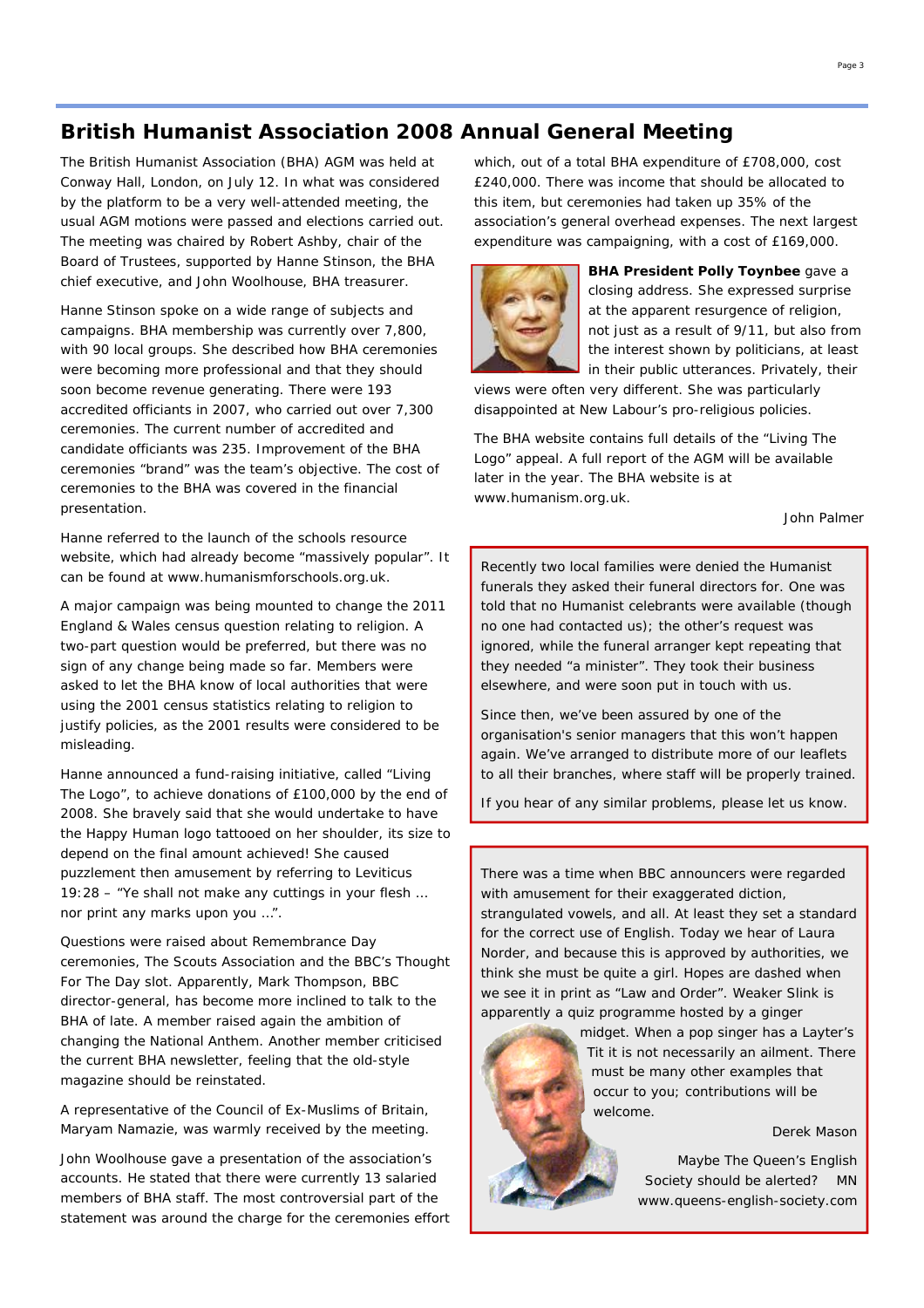# **Council prayers—make them optional!**

Over the last few months I've exchanged emails with the Chief Executive of Babergh District Council, where they have prayers at the beginning of full council meetings. I've been trying to persuade the council to adopt Suffolk County Council's practice of having optional prayers ten minutes *before* meetings, so that no assumptions are made. So far, my suggestion has been rejected.

Meanwhile, Keith Denby from Devon Humanists has begun a campaign to ban prayers before council meetings, and says that the BHA and the NSS will support legal action against those who won't stop.

NSS President Terry Sanderson asked if we couldn't join forces with Devon Humanists. We haven't discussed this formally yet, but my immediate response was that I wouldn't support a threat of legal action—yet—as Suffolk's local authorities (and Devon's) will no longer exist within the next couple of years. It's proposed to have two new unitary authorities in Suffolk. One will cover the Felixstowe and Ipswich areas, the other will cover the rest of the county, excluding Lowestoft. We'll keep an eye on them, and if either adopts the old-fashioned practice of obligatory prayers, *then* we can challenge them. *MN*

## **In Brief**

**David Mitchell apologises for neglecting to thank Nathan Nelson in his AGM report** (Nathan is our webmaster). David says that we all appreciate Nathan's work, and that he often recommends our website (www.suffolkhands.org.uk).

**On 6th June I visited Year 10 students at Thomas Wolsey Special School**, Ipswich, to talk about Humanism. It was a thoroughly enjoyable session with a group whose physical disabilities haven't affected their wit.

**Essex Humanist Brian Whitelaw, group secretary and celebrant,** 

**died on Sunday 15th June**, after two and a half years with lymphoma. I was unable to go to his funeral but sent a tribute to his widow, Diane. Brian worked hard to raise the profile of Humanism in Chelmsford and the surrounding area, and he conducted many Humanist baby-namings, weddings and funerals.

**On 17th June I spent the day at Leiston Community High School with a SIFRE team of tutors**—a Buddhist, a Pagan and a Muslim. We discussed making ethical decisions (focussing on abortion) with the 6th form. A quick straw poll revealed that only about three of the students would describe themselves as religious, though a couple of the girls thought that the Pagan speaker's philosophy of responsible hedonism sounded attractive. My thanks to Andrew Morrison for coming with me and pushing my wheelchair.

**John Palmer represented us at the Suffolk Inter-Faith Resource AGM**  recently. He reports that it was a quick meeting, where Cynthia Capey reported a lot of interest from schools in SIFRE's speakers, and police training seems popular too. The board game Diversity is still seen as a useful tool, which can generate more income for SIFRE. *MN* 

# **"People of Faith" - a response**

#### *(Continued from page 2)*

with their local authorities on community cohesion work.

Some people have asked us whether this means that Humanism is a "faith". However the BHA would argue that the correct term to use would be "religion and belief". This term is becoming widely respected as it includes everyone from both religious and non-religious backgrounds and is backed up by the Human Rights Act and antidiscrimination legislation. This project aims to identify how humanists and non-religious people might contribute effectively to the work of equality, diversity and social cohesion in their locality. This means engaging with the structures and procedures which already exist to work on these issues. This does not mean joining structures which would be inappropriate or counter productive just to gain influence. Also, it does not mean defining ourselves as a "faith based organisation" to fit into existing structures.

What it does mean is working with these structures to encourage inclusion and make sure our voice is heard in these discussions.

So far the project has recruited over 150 volunteers who are all helping to raise the profile of Humanism in their local communities and are helping to make their local authorities more inclusive of non-religious people. By getting involved and demanding that non-religious people are given the same opportunities as "faith communities," the BHA is hoping to change the current "faith-based" perspective of government at all levels.

#### *Pepper Harow*

Do you think that we should expect to influence local authorities as Humanists, as well as ordinary council tax payers and voters? Or should we be calling for the removal of any special privileges for religious organisations? *MN*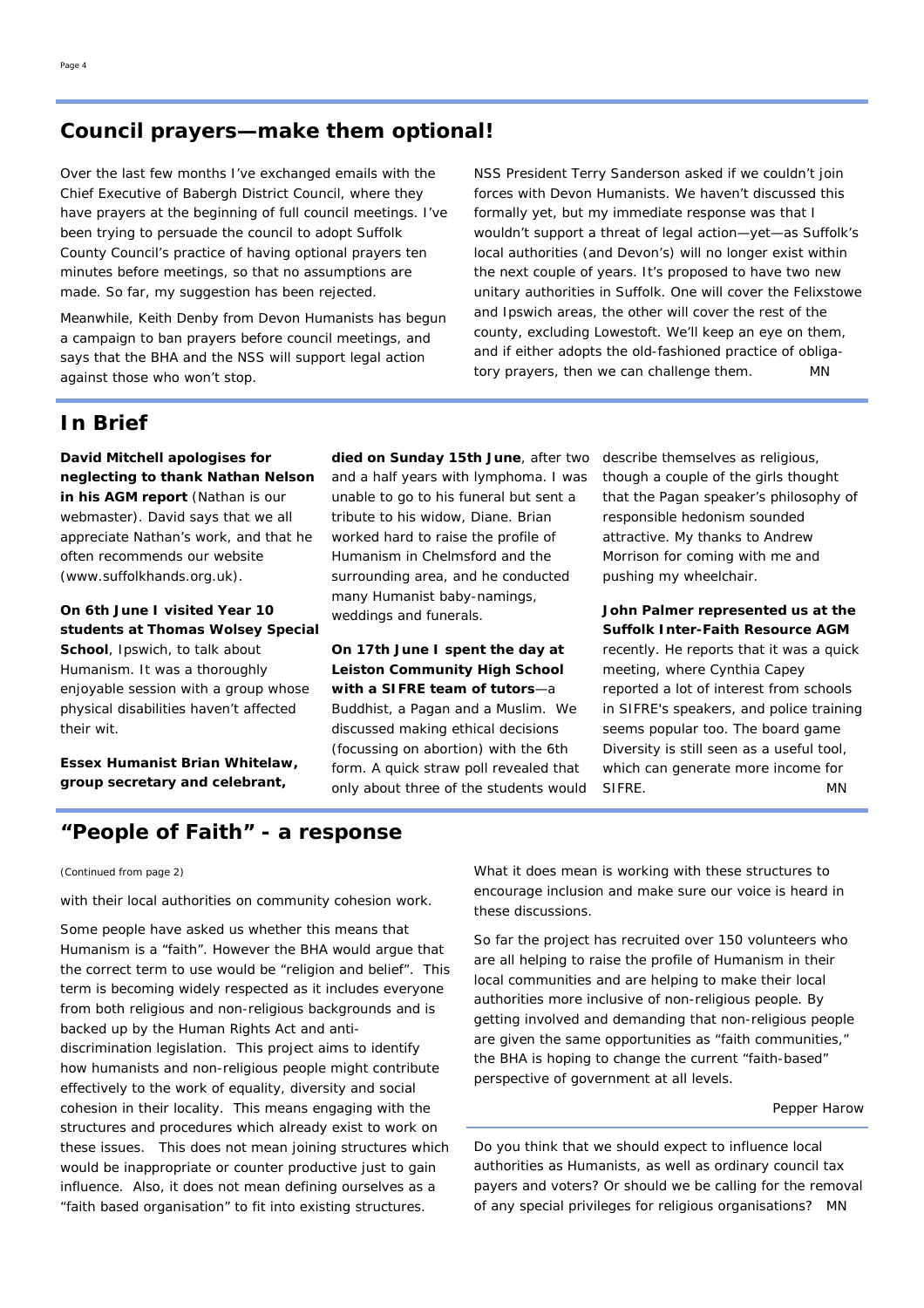

Suffolk Inter-Faith Resource held a forum on July 8 on the subject of care for the elderly, chaired by Dr. Ann Spalding, faiths officer. It was held in conjunction with Partnership with Older People, a unit from Suffolk County Council which has links with Age Concern. Partnership with Older People receives financial help from the government's prevention budget.

At Suffolk University Campus, the views of members of the SIFRE Senior Citizens' Tea Party and others were presented on how best to care for older people in the future. People from various faiths gave presentations on how their communities cared for their old people.

A Sikh woman said that her community still cared for its elderly, 'though things were changing as younger people were westernised. A significant problem was to do with language, with difficulties in talking to medical personnel. A woman of Jamaican origin described how she cared for her sick mother, with little respite, but finished by saying that she found help was available in this country. A Muslim man said that the Qur'an requires the faithful to help the elderly, and that a percentage of personal wealth must be donated to the elderly, particularly the poor. Care was expected to be family-based. A Buddhist and a Hindu also confirmed the tradition of home care in the family for the elderly.

A Christian woman of white ethnic origin told of her caring responsibilities, at home, for her mother, and cited major complaints against the NHS and other organisations when specialist help was required. She recalled how, having waited a day for a doctor to attend her mother one weekend, she was told that if people must live in the countryside, they should not become ill! She said that patients' rights should be strongly asserted and that carers should always attend patient assessments. Stories of home family care for the elderly were related from African, South American and Ukrainian backgrounds.

Care homes seemed to be unpopular. A Christian pastor said that there were problems of visiting in care homes, with a loss of interaction between residents and their relations and friends. Care home residents needed to feel they belonged and had something to contribute to society. A question was asked about what proportion of old people go into care homes. The answer was not known. (Government statistics for England in 2007 show that there were 442,000 places in registered care homes for adults of all ages.) However, a Christian priest stated that he was aware of many people who were happy in care homes and that they were well looked after. A Humanist said that whilst family care might be preferable, it had not been possible for a growing number of people in recent times. Society in this country had changed. Efforts should

# **Care of the elderly, with or without God**

therefore be concentrated on improving the care offered by institutions both in homes and at home. The remarkable recent story of the Bury St. Edmunds care home that improved its residents' physical and mental health just by ensuring that they drank enough water each day was cited as an example of what could be achieved with thought and a little science.

The forum was mostly about the benefits of looking after the old in a family environment. Little positive was said about the extent to which financial and personal help was provided by social service authorities and how it could be improved.

*John Palmer* 

From what John's reported, the problems faced by religious people in caring for older relatives don't seem very different from everyone else's, though some appear to suggest that religious "communities" are more committed to family-based care than others. I doubt that the statistics would support that view. We have an aging population, and the proportion of frail elderly is increasing. A huge amount of money is saved by the efforts of family carers who look after their elderly relatives at home, with little practical or financial support. The Government has said it will provide more support, but so far this has been limited. Many, like one of my friends, are "sandwich" carers, who look after grandchildren and elderly parents at the same time. This is 24/7 commitment, and can be exhausting. In reality, a "community" is usually a lot of individuals doing their best, rather than some sort of idealised communal care system.

An increasing number of older people are rejecting the idea of "going into a home" (which many dread) and losing their independence. "Homes for Life" (houses designed to be accessible as people get older) are a rarity. Most houses were built without much thought for decreased mobility and other problems in old age, so adaptations may be necessary, if you can find the money or get a grant. From my involvement with a local authority housing department, I can report that sheltered housing schemes are unpopular, and that some have been converted to general housing stock for lack of applicants, while specialist housing for the very frail elderly (those in their eighties and nineties with severe health problems) is in demand.

Considering that the demographic writing's been on the wall a long time, planning for older people has been neglected. Maybe we ought to make a fuss?

A friend who died a few years ago, in her nineties, told me, "Margaret, don't grow old; it's no fun at all." Unfortunately, there's not much we can do about it. *MN*